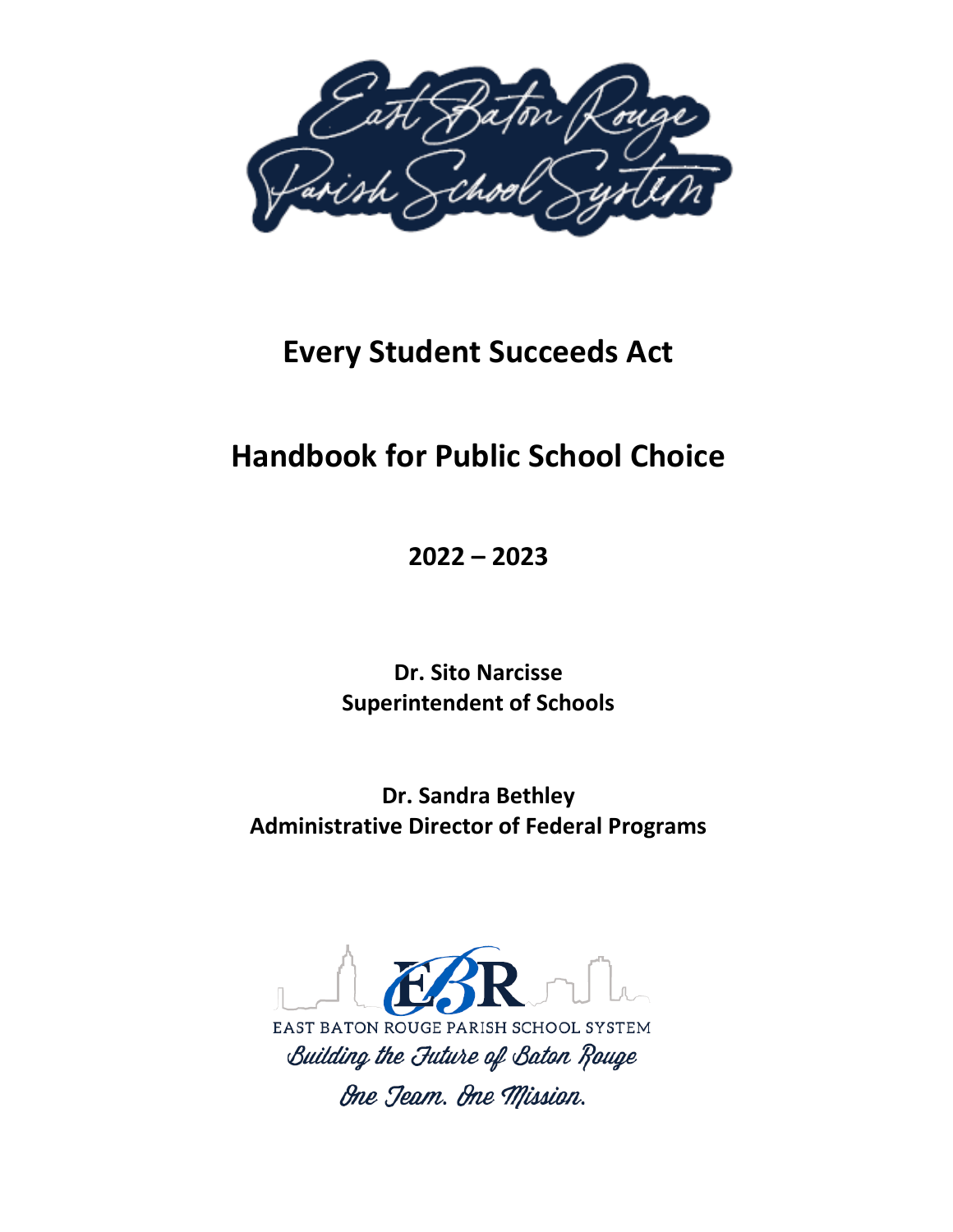# **East Baton Rouge Parish School System** 2022 - 2023 Public School Choice

## **Table of Contents**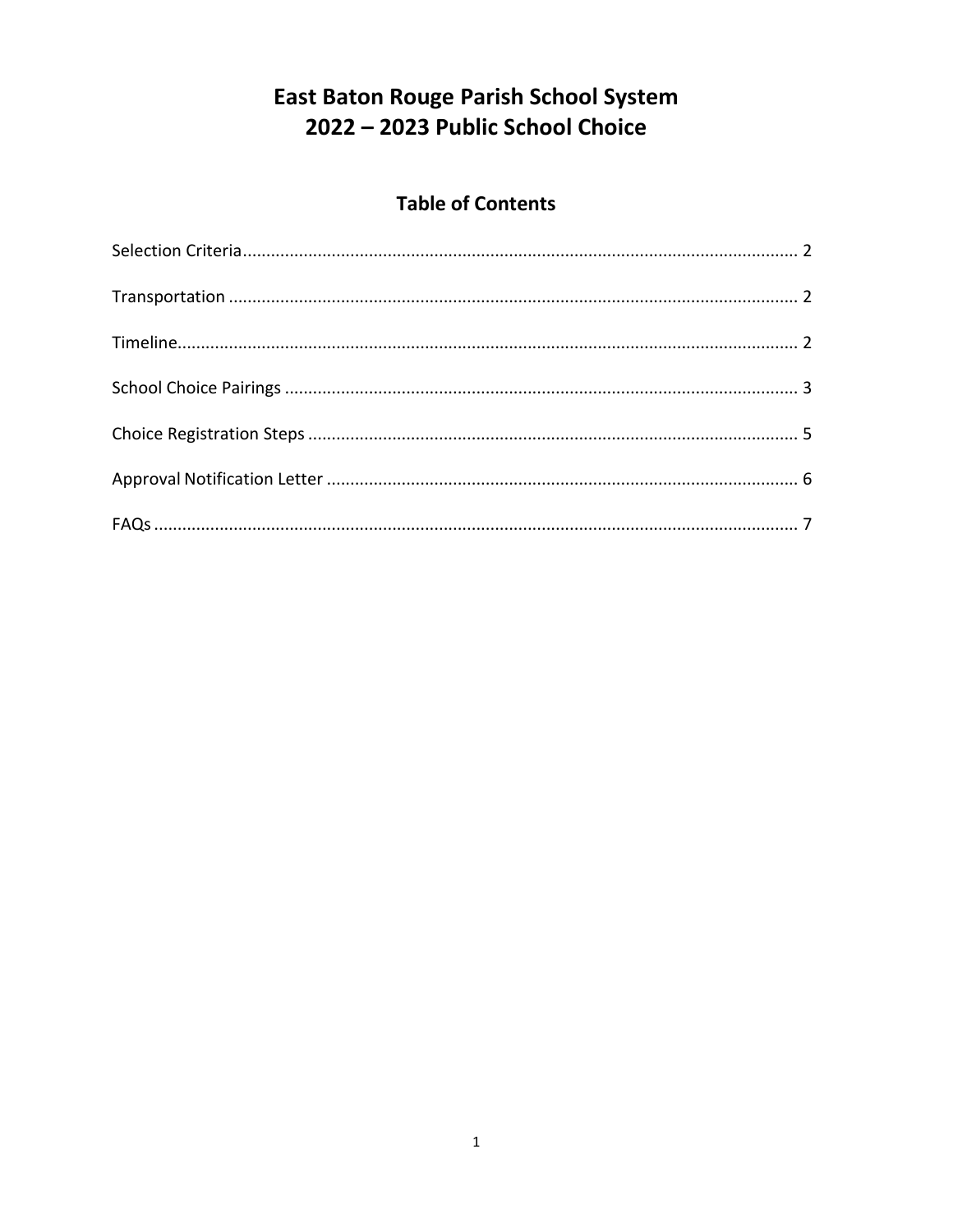### <span id="page-2-0"></span>**Selection Criteria**:

Students attending schoolslabeled as "D" or "F" will be offered a higher performing school based on the following criteria:

- 1. A list of all students attending "D" or "F" schools will be developed and grouped by grade level.
- 2. If requests outnumber seats available in a grade level, priority will be determined as follows:
	- i. Students that attend schools that received a letter of grade "F" will be given priority.
	- ii. Within the grade level, students with the lowest academic scores will be given preference in ascending order until all seats are filled.
- 3. If no match can be made, students will remain at their current school.
- 4. Students remain in their school of choice until he or she has completed the highest grade at that school.

### <span id="page-2-1"></span>**Transportation**

Once the enrollment period ends and requests have been granted, the transportation department will receive the list of students that have been approved for transfers.

- 1. The receiving schools must request the actual routes after students have completed the registration process.
- 2. A bus route will be assigned and the bus route will be provided to the schools for dissemination to students and parents.

### **Timeline for Implementation of Public School Choice:**

| 1. Parent/Community Meetings       | Week of February 14, 2022      |
|------------------------------------|--------------------------------|
| 2. Letters and Applications Mailed | February 22, 2022              |
| 3. Application Period              | March 1, 2022 - March 28, 2022 |
| 4. Notification of School Offer    | Week of April 4, 2022          |
| 5. Transfer Period                 | May 31, 2022 - June 16, 2022   |
|                                    |                                |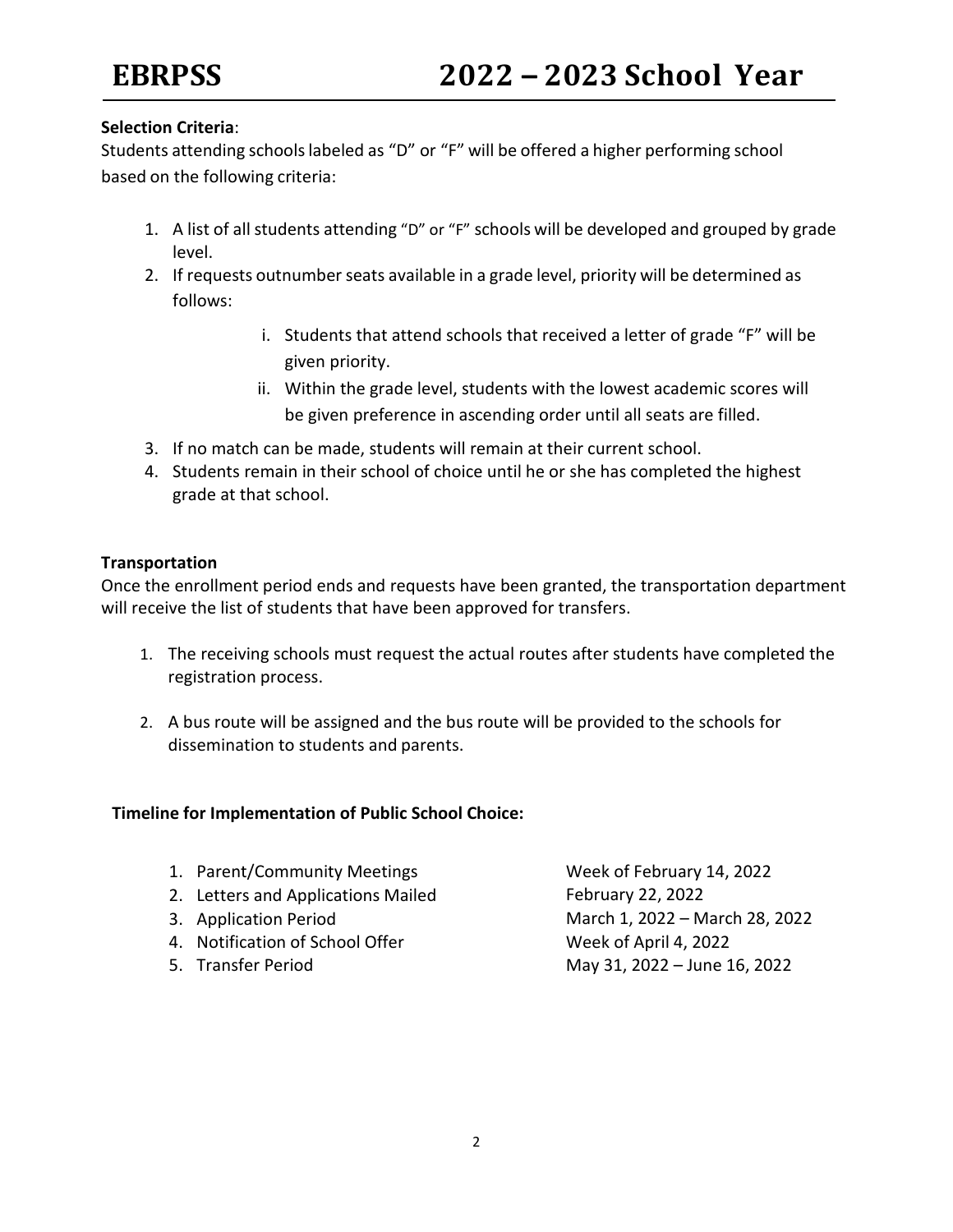# **Elementary Schools**

| <b>Sending</b>                       | <b>Receiving</b>                                    |
|--------------------------------------|-----------------------------------------------------|
| <b>Broadmoor Elementary</b>          | LaSalle Elementary                                  |
|                                      | <b>Westminster Elementary</b>                       |
| Capitol Elementary                   | The Dufrocq School                                  |
|                                      | <b>Melrose Elementary</b>                           |
| <b>Claiborne Elementary</b>          | <b>Melrose Elementary</b>                           |
|                                      | <b>Progress Elementary</b>                          |
| Jefferson Terrace Elementary         | Magnolia Woods Elementary ( $K - 5th$ grades)       |
|                                      | Wildwood Elementary ( $K - 5$ <sup>th</sup> grades) |
|                                      | Glasgow Middle (6 <sup>th</sup> grade)              |
|                                      | Westdale Middle (6 <sup>th</sup> grade)             |
| Labelle Aire Elementary              | <b>Greenbrier Elementary</b>                        |
|                                      | Park Forest Elementary                              |
| Merrydale Elementary                 | <b>Melrose Elementary</b>                           |
|                                      | <b>Progress Elementary</b>                          |
| Park Elementary                      | The Dufrocq School                                  |
|                                      | <b>Melrose Elementary</b>                           |
| Sharon Hills Elementary              | <b>Brownfields Elementary</b>                       |
|                                      | Ryan Elementary                                     |
| Twin Oaks Elementary                 | Parkview Elementary                                 |
|                                      | <b>Westminster Elementary</b>                       |
| <b>University Terrace Elementary</b> | <b>Buchanan Elementary</b>                          |
|                                      | <b>Highland Elementary</b>                          |
| Villa Del Rey Elementary             | <b>Greenbrier Elementary</b>                        |
|                                      | Park Forest Elementary                              |
| <b>Wedgewood Elementary</b>          | Parkview Elementary                                 |
|                                      | <b>Westminster Elementary</b>                       |
| White Hills Elementary               | <b>Brownfields Elementary</b>                       |
|                                      | Ryan Elementary                                     |
| Winbourne Elementary                 | <b>Crestworth Elementary</b>                        |
|                                      | The Dufrocq School                                  |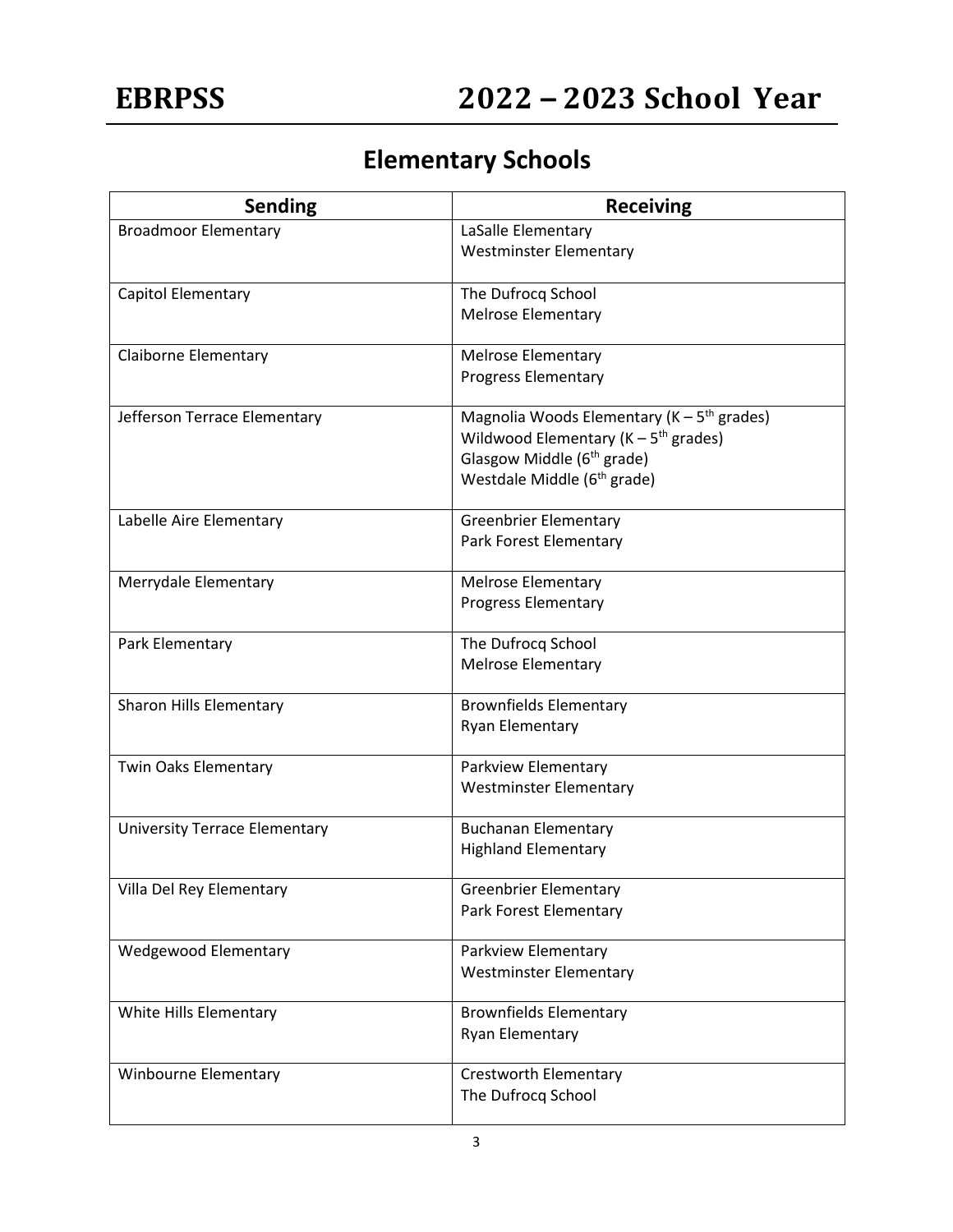# **Middle Schools**

| <b>Sending</b>     | <b>Receiving</b>      |
|--------------------|-----------------------|
| Capitol Middle     | <b>Glasgow Middle</b> |
|                    | Westdale Middle       |
|                    |                       |
| Park Forest Middle | <b>Glasgow Middle</b> |
|                    | Westdale Middle       |
|                    |                       |

# **High Schools**

| <b>Sending</b>        | <b>Receiving</b>                          |
|-----------------------|-------------------------------------------|
| <b>Belaire High</b>   | <b>McKinley High</b>                      |
|                       | Scotlandville High                        |
| <b>Broadmoor High</b> | <b>McKinley High</b>                      |
|                       | Scotlandville High                        |
| Glen Oaks High        | Glasgow Middle $(6^{th} – 8^{th}$ grades) |
|                       | Westdale Middle $(6th - 8th$ grades)      |
|                       | McKinley High $(9^{th} – 12^{th}$ grades) |
|                       | Northeast High $(9th - 12$ grades)        |
| Istrouma High         | Glasgow Middle $(6^{th} – 8^{th}$ grades) |
|                       | Westdale Middle $(6th - 8th$ grades)      |
|                       | <b>McKinley High</b>                      |
|                       | Scotlandville High                        |
| <b>Tara High</b>      | <b>McKinley High</b>                      |
|                       | Scotlandville High                        |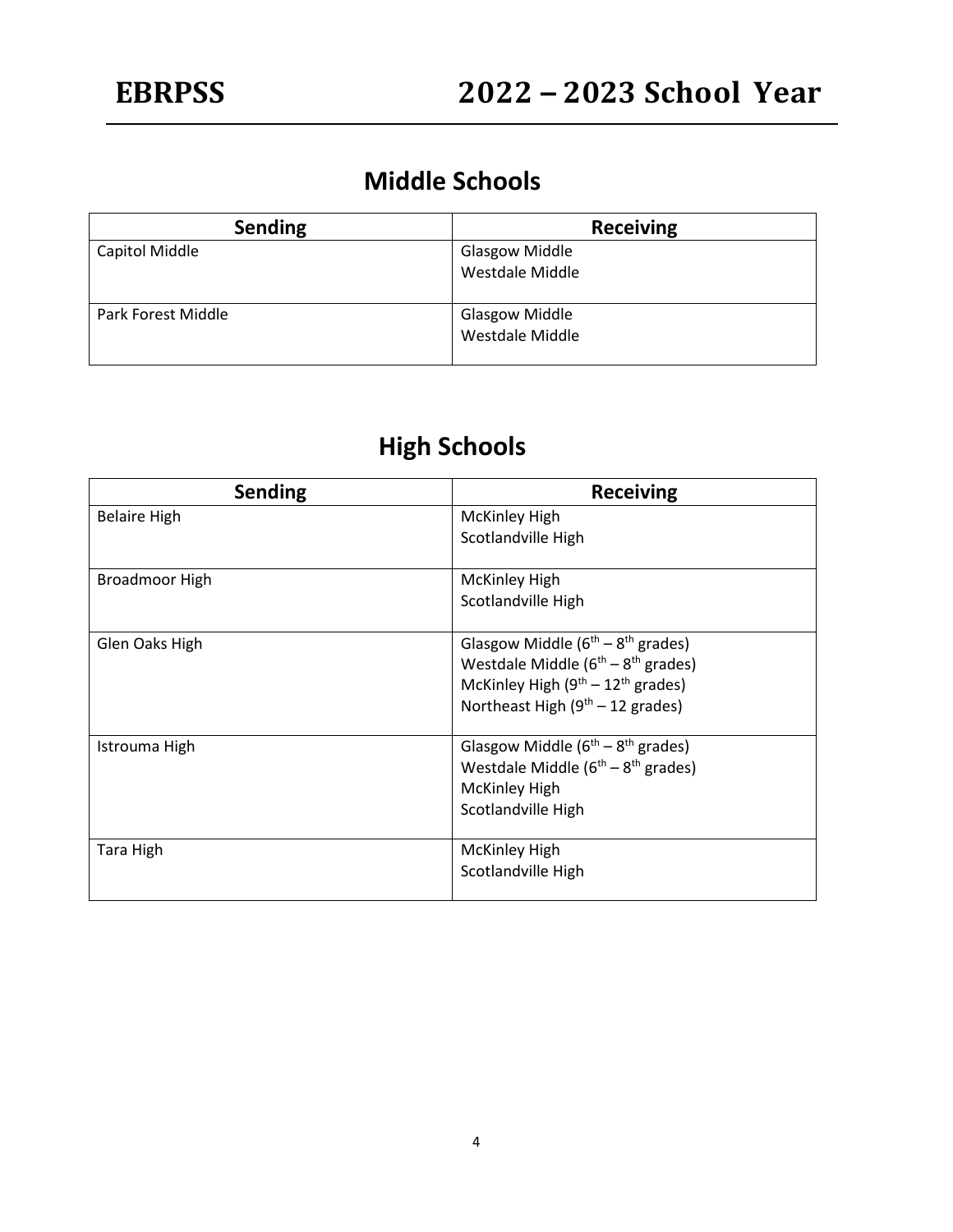### **2022 – 2023 Choice Process**

#### *Initial Notification*

- Parent/Community Meetings areheldatsending schools.
- Automated phone messages are sent to households of students attending sending schools.
- Title I notifiy parents of School Choice options through direct mail with directions on accessing the online application.

#### *Choice Application*

Parents/guardians submit the online application via the link on the EBR Schools website no later than **March 28, 2022**.

#### *Student Assignment*

- Title I assign students using the following procedure.
	- $\circ$  Count the number of School Choice requests.<br> $\circ$  Compare the requests to seat availability a
	- Compare the requests to seat availability at the receiving schools.
	- o Offer parents a choice to transfer.
- Limited space problems are resolved using the following criteria:
	- o School letter grade
	- o Academic ranking

#### *Choice Transfer Acceptance Notification*

• Issue acceptance notifications to parents/guardians by direct mail during the week of **April 4, 2022.** A list will be sent to the sending schools, receiving schools, and transportation.

#### *Student Registration Process*

- **Begins May 31, 2022 and ends June 16, 2022**
	- $\circ$  Parent/guardian takes acceptance letter to home school. The quidance counselor keeps a copy of the letter and immediately drops students with *Value 86.*
		- *Description: 27E Exit under SBESE Academic School ChoicePolicy*.
	- $\circ$  The parent takes the acceptance letter and drop slip to their child's new school for registration. Students are enrolled with *Value A1.*
		- *Description: A1 Entry under SBESE Academic School Choice.*
	- **Choice students may NOT drop without an approved transfer letter from Federal Programs.**
	- **Choice students may NOT register without an approved transfer letter from Federal Programs.**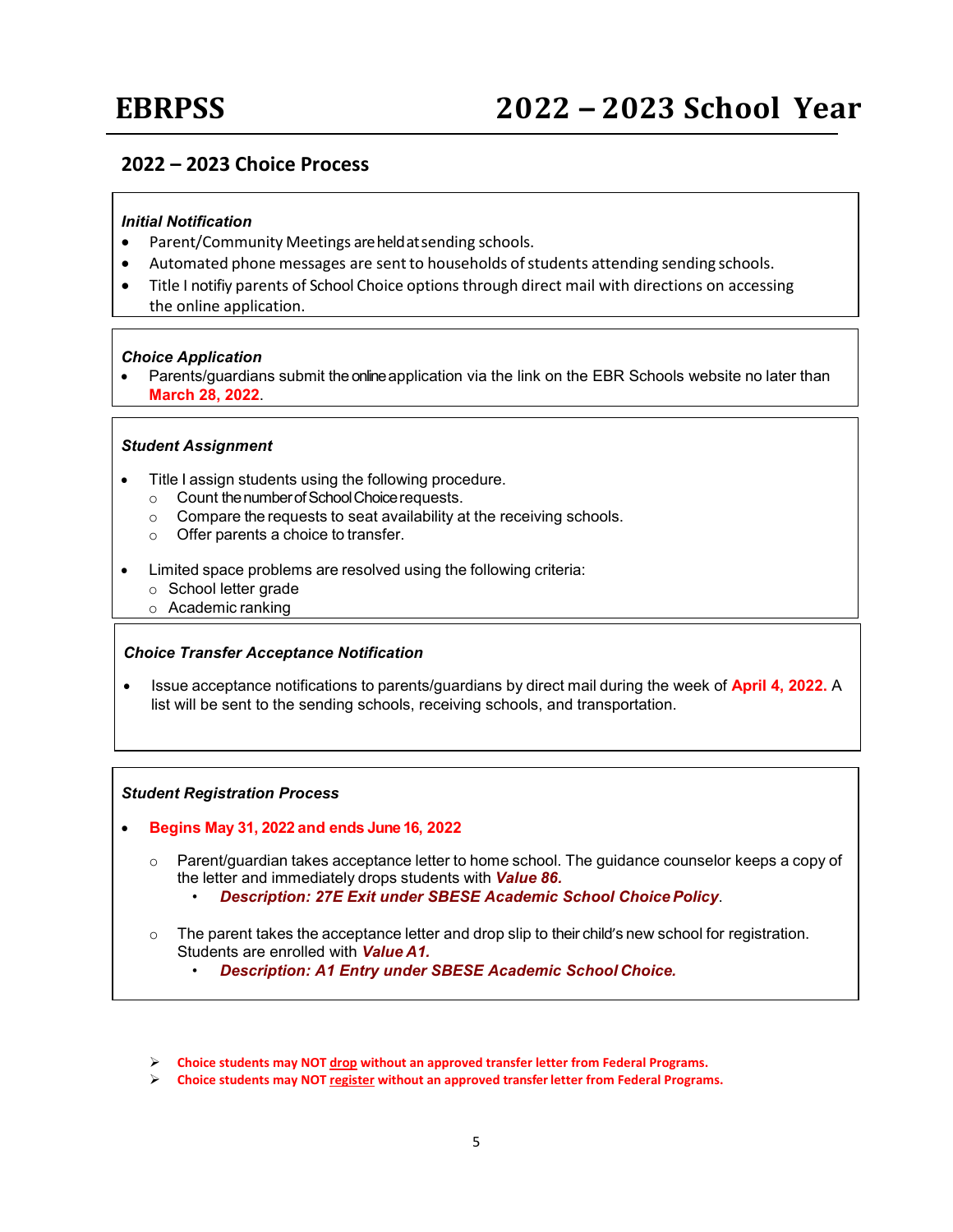## <span id="page-6-0"></span>**Approval Notification Letter**

(printed on EBR Schools letterhead)

## **Your** *Choice* **transfer to is approved.**

To take advantage of your *Choice* options, please:

1. Visit your child's home school and the approved *Choice* school during the following days/ times to complete the choice transfer process.

## **May 31, 2022 – June 16, 2022 Monday – Thursday**

- 2. Take this notification to your current home school and officially drop your child *BEGINNING* **May 31, 2022.**
- 3. Register at the approved *Choice* school *NO LATER THAN* **June 16, 2022***.* (Your option to transfer will be void after thatdate).

Important facts to know:

- 1. Transportation will be provided by EBR Schools; businformation will be available upon registration at your child's *Choice* school.
- 2. A *Choice* transfer is valid with transportation until the student's home school is no longer "Academically Unacceptable" or until the student completes the highest-grade level of the school to which he or shetransfers.
- 3. Transfer students may return to their home attendance zone school at any point within the school year.
- 4. *Choice* transfers are granted only once per year.
- 5. Transfer students will be required to purchase and wear appropriate uniforms at the school to which he or she transfers. (Elementary school uniforms and middle school uniforms are consistent throughout the district.)

**Please contact Mrs. Avis Sampson or Dr. Sandra Bethley at (225) 922-5573 if you have any questions.**